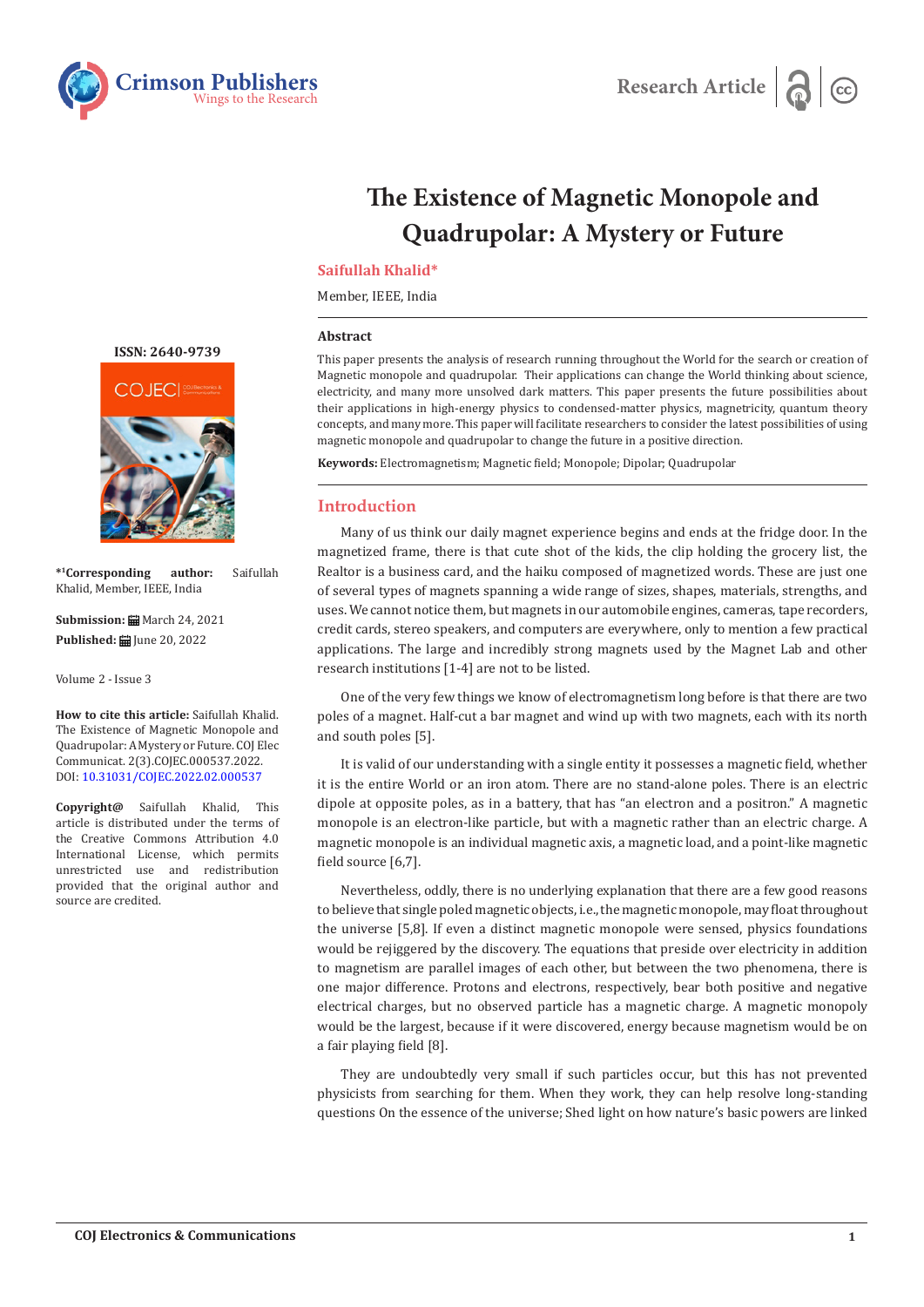together and may reveal how the three fundamental forces can be fused, helping physicists to push a little closer to a so-called theory of everything, bringing all science under one roof [9].

Nevertheless, unlike their unconstrained, albeit enigmatic predecessors, they do bring some promise of emerging developments. One day, as we control the flow of electric charges today, we might be able to manipulate magnetic charges much. Where this new capability could lead is almost impossible to predict, we could see devices that can perform computations or store information or energy in completely new ways. However, before we know what monopolies can do, we have to get to the bottom of how they are acting [5].

We recognize that electric currents are generated by shifting magnetic fields, and moving electrical charges generate magnetic fields. Nevertheless, there are limits to the symmetry. Electric charges are dipolar from a magnet point of view. There are indeed two magnetic charges in each other: a north and a south pole [10]. This asymmetry was, until 1931, a pure curiosity. Renowned physicist Paul Dirac showed that the existence of a magnetic charge version is a magnetic monopole that could help explain an arbitrary fact: why electrons, as well as other charged particles, have only quantized quantities. Consequently, it is integer multiples of a basic electric charge. The insight provided the prospect the magnetic monopolies may indeed occur even though they are restricted from our daily experience. This idea has been revitalized by more notable empirical research, as the particles also emerge in grand unified theories that attempt to tie everything together fundamental forces of nature [11].

This paper is structured in the following manner. The background and introduction have been described in sections 1. Section 2 discusses the search for monopoles. The search for quadrupolar has been explained in sections 3. Section 4 discusses the future scope of them. Finally, section 5 concludes the paper.

#### **Search of Monopoles**

Nevertheless, for decades the elusive objects have eluded the reach of scientists. Researchers looked for them in the skies, seawater, and ice. We collected from the Arctic and Antarctica by rock sampling, hunted meteorites and moon dust, and checked for evidence of them in ores that date back to a billion years. Evidence for magnetic monopolies was found in such varied outlets as lunar samples and ancient micas [12].

Magnetic monopolies can often exist in extremely intense magnetic fields and elevated temperatures. Pairs of monopolies may develop spontaneously under these conditions. Such extreme environments can be found around a special kind of dead star known as a magnetar, and in particle accelerators in the aftermath of heavy atomic nuclei collisions. Possibly nothing in the history of technology has been pursued further than the magnetic hegemony, in both space and time [12].

#### **Monopoles self-built**

In a Bose-Einstein condensate, a monopole is created using an external magnetic field to guide the spins of the condensate forming atoms. A condensate of Bose-Einstein behaves like a single giant atom, though it may contain millions [7]. The hunt has been reinvigorated by recent research at the Massive Hadron Collider, based at the CERN particle physics laboratory in Geneva. When protons crash together at record-high energies of 13 trillion electron volts, magnetic monopolies may be formed there.

MoEDAL (LHC's Monopole and Exotics Detector)) is identical to a collection of silver-metallic steel lockers. MoEDAL shares an underwater cavern with most of the house-sized, big-budget project called LHCb. This project identifies quarks of "beauty," short-lived particles that erupt out of head-on collisions between twin beams of protons that fly only inside a whisker of light speed. The beams blast from two pipes running the ring-shaped LHC's nearly 17-mile wide, and the proton pyrotechnics occur right within the cavern of MoEDAL [9]. MoEDAL's locker-like detectors wrap around that point of collision, waiting for any magnetic monopolies that could leave the fray. The particle will plow through thin sheets of plastic in the compartments of MoEDAL, leaving irreversible, ultrathin damage tracks [8].

The second type of aluminum detector within MoEDAL would do one better in the hunting of the monopole by actually snatching the renegade particle. "If a magnetic monopoly flies through the aluminum, it slows down and gets trapped," Rajantie says. tScientists would understand its existence by going via a superconducting loop via the aluminum that is a device that shows up weak magnetic fields. An ordinary dipole magnet produces two electrical currents in the ring, which cancel each other out effectively; furthermore, a single-pole will cause a continuous electrical current. There is no way to fake a trapped monopole's signal. All the researchers have to do now is watch and wait, fingers crossed [9,10].

#### **Monopoles available in nature**

Scientists are pursuing a new path on the other side of the planet. Rather of chasing man-made monopoles created through artificial collisions with particles, these physicists are finding natural, celestial monopolies, initially formed in the Big Bang furnace and dropping from space to Earth. Such monopolies will range in scale, varying from superheavy to lighter types, and can pass at dramatically different speeds, with the quickest whipped along by magnetic fields to run at the near-light speed [9-12].

Such monopolies will be free-floating objects, at liberty of flitting around the space vacuum. Some theoretical physicists have talked about finding something like them inside special crystals on Earth. These monopolies would not be basic objects; they would only occur in the substance and would arise from other particles' mutual behavior. However, technically they would be single magnetic charges, and they would interact with each other in much the same way that fundamental monopolies would likely have.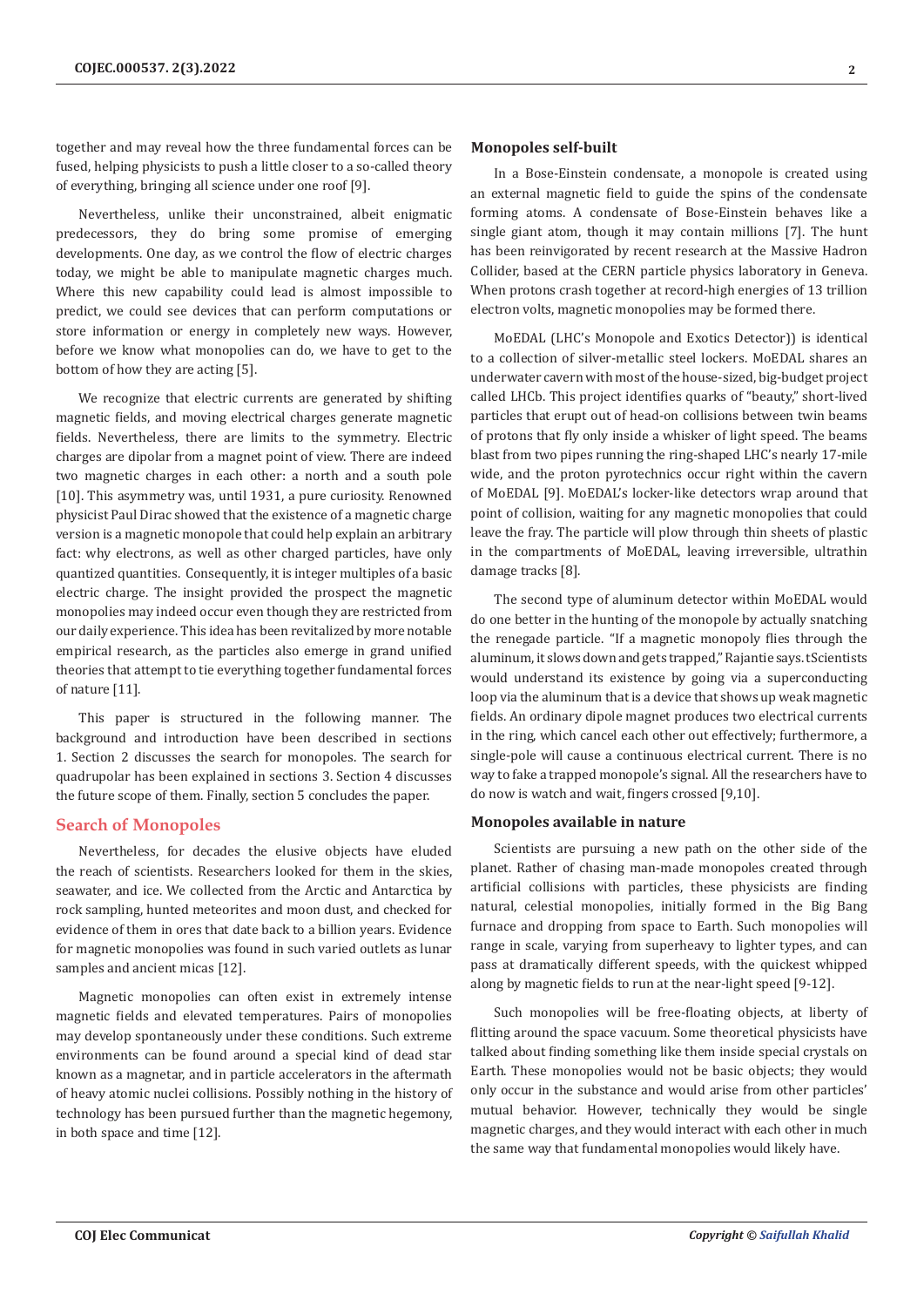This effect was found in the spin ice, a magnetic crystalline substance. Spin ice consists of peculiar molecules with triangular bases, formed like pyramids. Think lots of certain small pyramids that are joined connected, so one can picture how close up the spin ice feels. Every pyramid has four vertices (vertices for the pole are multiple, a position where three sides join). Each vertex acts like a small magnet with a pole to the north and a pole to the south. The pyramid-shaped molecule is neutral unless the north poles with two magnets point in, and the north poles of two magnets point in, then. Nevertheless, not often will the molecules remain neutral [13].

Even the poles of the tip of the magnet sideways, the magnet at a vertex changes position as this occurs. When the axis to the north used to point down, it points out instead. The molecule is no longer healthy or optimistic because it now has more pointed north poles. It may allow other magnets to turn position as one magnet changes path, such as sending a signal down the track. The poles finally become so far away that they lose each other's memories. The scientists tested the current and noticed it was acting nearly exactly like an electrical current. Such magnetic currents will take many minutes to last [12,13].

### **Search for Quadrupolar**

Now, for the first time, scientists have managed to create magnetic cube-shaped building blocks, and it may be fastened together to structure two-dimensional shapes. The new building blocks, called modules by the scientists, are not dipolar but quadrupolar, meaning they all have two north poles as well as two south poles

The building blocks may be installed to create some twodimensional forms like little chess boards. This functions like this: As the southern and northern poles draw each other, a quadrupole building block with its two southern poles facing left and right attracts, on one of its four sides, a building block that is turned 90 degrees and the northern poles face left and right [14,15].

Based on this concept, the scientists made coloured tubes of just over two millimetres in length. To show what the modules would do, they built them into pixel art emojis. Possible usage cases, though, go far beyond such gimmicks. The quadrupole knows the module's magnetic properties. On the other hand, it is obscured than that, because the researchers also created a frail dipole into the building blocks, in addition to the strong quadrupole. They are also done by positioning the tiny magnets in the package at a slight angle rather than parallel to each other. Like a compass needle does, this allows the devices to match themselves with an artificial magnetic field. Through a changeable magnetic field, one can then shift the shapes from the modules that we have built. Some lightweight connectors can be plugged in. Even robots may be created that can be operated by a magnetic field [14,16].

Originally, the researchers focused on implementing the current theory. It is size-independent, i.e., there is no reason why it would

not be possible to develop much smaller quadruple modules. The researchers are also working on the application of the modules to combine a linear structure with the support of a magnetic field into a multidimensional object [14-20].

#### **Future Scope**

As for experiments in science, they are working with a new particle that could finally bring about those Grand Unified Theories, and even theories of everything. Getting into that new realm of physics would probably require the brute thrill of smashing heads together with the monopolies. By the end of the day, scientists would prefer to see a collider where one would clash with monopolies and see the effects. Magnetic monopolies have also affected disciplines, from high-energy physics to condensed-matter physics, often without a breakthrough. The researchers provided fresh insight into the problem of quark confinement by the strong nuclear force and shed light on the properties of superstring theory and supersymmetric quantum field theories, where generalizations of the principle of duality have proven useful [12].

If magnetic monopoles travel into spin ice, so they can float through an electrical current like electrons and be harnessed in the same manner as we harness electricity. Magnetricity may theoretically be used as machine memory in a far more portable form [6]. The scientists have been able to make them pass across a medium since establishing such monopolies. This acceleration of magnetic charges, the researchers write, behaves a lot like an electric current. Moreover, that similarity provided a great reason for the researchers to coin a new word. They call movement magnetricity (the terms magnet and electricity combine).

To start thinking about static magnets or plugging appliances into magnetic sockets is too early. However, scientists will one day expect to find magnetronic devices. The finding does point out some of the parallels of magnetism and electricity, and maybe the day of magnetricity is not that far from. The current did not originate from moving electrons. It was magnetic, not electronic. The scientists tested the current and noticed it was acting nearly exactly like an electrical current. Those magnetic currents may last a few minutes. The latest work reveals just how similar the magnetism-electricity relation is. We may expect to be operating magnetric cars in the future [13].

It could be helpful in healthcare in the future: artifacts such as stents may be constructed from a string made up of these components. In a relatively simple, minimally invasive procedure, the thread could be inserted into the body through a small opening, and then a magnetic field is applied to assemble it into the final multidimensional structure inside the body [14-20].

## **Conclusion**

This paper presented the search, creation, and application of monopole and quadrupolar magnet in science and life. Search for all nature monopole, human-made monopole, and human-made